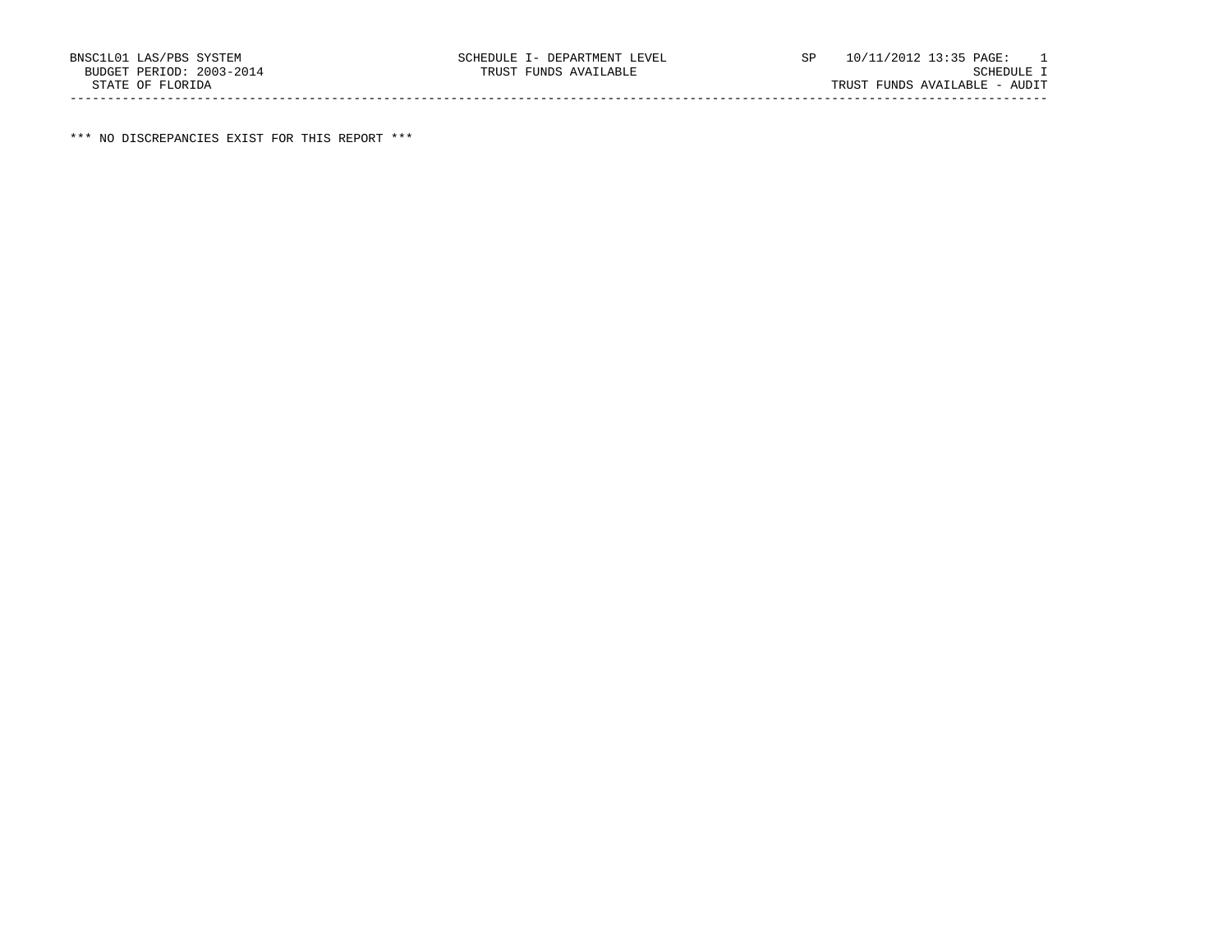| BNSC1L01 LAS/PBS SYSTEM<br>BUDGET PERIOD: 2003-2014<br>STATE OF FLORIDA                                                                                                                                                                  |                         | SCHEDULE I- DEPARTMENT LEVEL<br>TRUST FUNDS AVAILABLE | ____________________________         |                                      | SP 10/11/2012 13:35 PAGE:                                                                                                      | $\sim$ 1<br>SCHEDULE I<br>TRUST FUNDS AVAILABLE |
|------------------------------------------------------------------------------------------------------------------------------------------------------------------------------------------------------------------------------------------|-------------------------|-------------------------------------------------------|--------------------------------------|--------------------------------------|--------------------------------------------------------------------------------------------------------------------------------|-------------------------------------------------|
|                                                                                                                                                                                                                                          |                         |                                                       |                                      |                                      | COL A01 COL A02 COL A03 COL A04<br>ACT PR YR CURR YR EST AGY REQUEST AGY REQ N/R EXP 2011-12 EXP 2012-13 FY 2013-14 FY 2013-14 |                                                 |
| PAROLE COMMISSION                                                                                                                                                                                                                        | 78000000                |                                                       |                                      |                                      |                                                                                                                                |                                                 |
| FUND: FEDERAL GRANTS TRUST FUND                                                                                                                                                                                                          | 2261                    |                                                       |                                      |                                      |                                                                                                                                |                                                 |
| SECTION I: DETAIL OF REVENUES                                                                                                                                                                                                            | REVENUE CAP SVC<br>CODE | AUTH MATCHING %<br>CFDA<br>CHG % ST I/C LOC I/C NO.   |                                      |                                      |                                                                                                                                |                                                 |
| 03 VOCA GRANT                                                                                                                                                                                                                            |                         | 001510 NO 0.0 947.045 0.25 I 0.00 16.575              |                                      | 50,963 50,558                        | 50,558                                                                                                                         |                                                 |
| TOTAL TO LINE B IN SECTION IV                                                                                                                                                                                                            |                         |                                                       | 50,963                               | 50,558                               | 50,558                                                                                                                         |                                                 |
| SECTION II: DETAIL OF NONOPERATING EXPENDITURES                                                                                                                                                                                          |                         | OBJECT TRANSFER CFDA<br>CODE<br>TO BE<br>NO.          |                                      |                                      |                                                                                                                                |                                                 |
| TOTAL TO LINE E IN SECTION IV                                                                                                                                                                                                            |                         |                                                       |                                      |                                      |                                                                                                                                |                                                 |
| SECTION III: ADJUSTMENTS                                                                                                                                                                                                                 |                         | OBJECT<br>CODE                                        |                                      |                                      |                                                                                                                                |                                                 |
| TOTAL TO LINE H IN SECTION IV                                                                                                                                                                                                            |                         |                                                       |                                      |                                      |                                                                                                                                |                                                 |
| SECTION IV: SUMMARY                                                                                                                                                                                                                      |                         |                                                       |                                      |                                      |                                                                                                                                |                                                 |
| UNRESERVED FUND BALANCE - JULY 1<br>ADD: REVENUES (FROM SECTION I)<br>TOTAL FUNDS AVAILABLE (LINE A + LINE B)<br>LESS: OPERATING EXPENDITURES<br>LESS: NONOPERATING EXPENDITURES (SECTION II)<br>LESS: FIXED CAPITAL OUTLAY (TOTAL ONLY) |                         | (A)<br>(B)<br>(C)<br>(D)<br>(E)<br>(F)                | 12,762<br>50,963<br>63,725<br>42,594 | 21,131<br>50,558<br>71,689<br>49,605 | 22,084<br>50,558<br>72,642<br>50,130                                                                                           |                                                 |
| UNRESERVED FUND BALANCE - JUNE 30 - BEFORE ADJ $(G)$<br>NET ADJUSTMENTS (FROM SECTION III)                                                                                                                                               |                         | (H)                                                   | 21,131                               | 22,084                               | 22,512                                                                                                                         |                                                 |
| ADJUSTED UNRESERVED FUND BALANCE - JUNE 30                                                                                                                                                                                               |                         | (1)                                                   | 21,131                               | 22,084                               | 22,512                                                                                                                         |                                                 |
| TOTAL UNRESERVED FUND BALANCE FROM STATEWIDE CFO FILE:                                                                                                                                                                                   |                         |                                                       | 12,762                               |                                      |                                                                                                                                |                                                 |